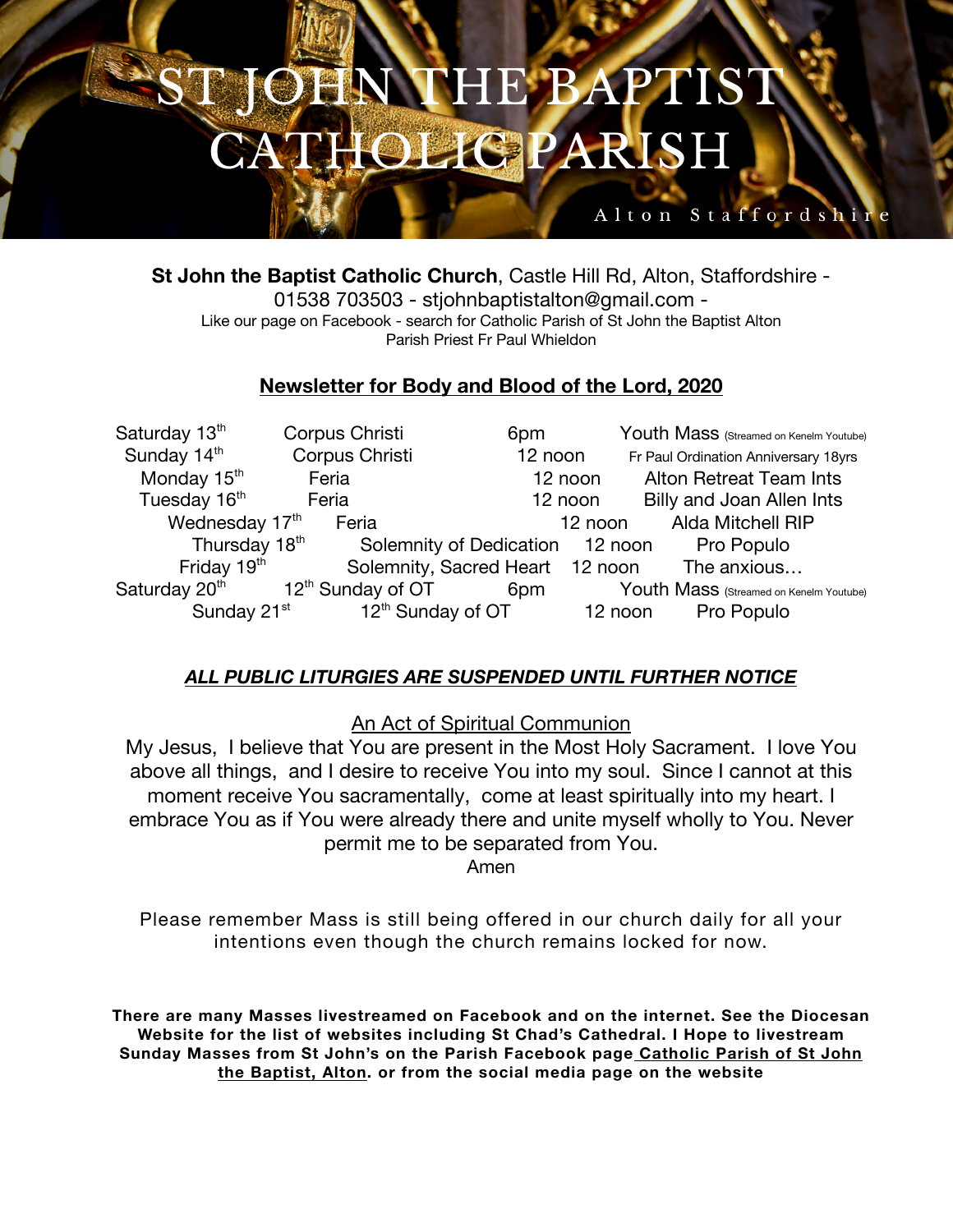## JEN THE BAPTIST **HOLIGPARISH**

#### Alton Staffordshir

The Feast of Corpus Christi (Ecclesiastical Latin: Dies Sanctissimi Corporis et Sanguinis Domini Iesu Christi; "Day of the Most Holy Body and Blood of Jesus Christ the Lord"), also known as Solemnity of the *Corpus Christi*, is a Christian liturgical solemnity celebrating the Real Presence of the Body and Blood, Soul and Divinity of Jesus Christ in the elements of the Eucharist. Two months earlier, the institution of the Eucharist at the Last Supper is observed on Maundy Thursday in a sombre atmosphere leading to Good Friday. The liturgy on that day also commemorates Christ's washing of the disciples' feet, the institution of the priesthood and the agony in the Garden of Gethsemane.

The feast of Corpus Christi was proposed by St. Thomas Aquinas, Doctor of the Church to Pope Urban IV; in order to create a feast focused solely on the Holy Eucharist, emphasizing the joy of the Eucharist being the Body and Blood, Soul and Divinity of Jesus Christ. Having recognized the authenticity of the Eucharistic Miracle of Bolsena on input of Aquinas, in 1264, the pontiff, then living in Orvieto, established the feast of Corpus Christi as a Solemnity and extended it to the whole Roman Catholic Church.

The feast is liturgically celebrated on the Thursday after Trinity Sunday or, "where the Solemnity of The Most Holy Body and Blood of Christ is not a holy day of obligation, it is assigned to the Sunday after the Most Holy Trinity as its proper day".

At the end of Holy Mass, there is often a procession of the Blessed Sacrament, generally displayed in a monstrance. The procession is followed by Benediction of the Blessed Sacrament. A notable Eucharistic procession is that presided over by the Pope each year in Rome, where it begins at the Archbasilica of St. John Lateran and passes to the Basilica of Saint Mary Major, where it concludes with Benediction of the Blessed Sacrament.

The celebration of the feast was suppressed in Protestant churches during the Reformation for theological reasons: outside Lutheranism, which maintained the confession of the Real Presence, Protestants denied the real presence of Christ in the Eucharist other than as a merely symbolic or spiritual presence. Today, most Protestant denominations do not recognize the feast day. The Church of England abolished it in 1548 as the English Reformation progressed, but later reintroduced it.